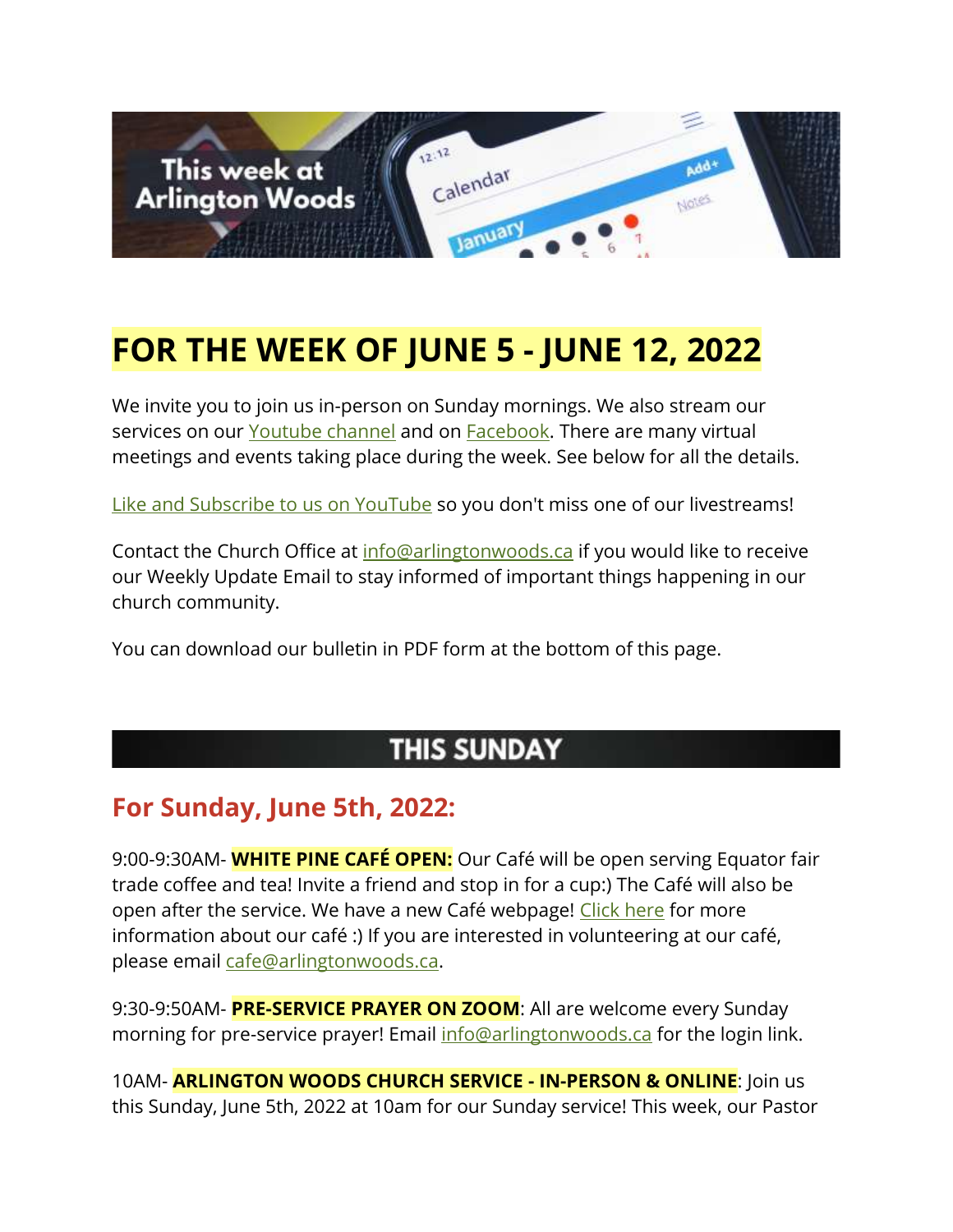Mike will be sharing about how God has a plan for us as individuals as well as collectively as the church!

To connect to our livestream service, [click here.](https://www.youtube.com/channel/UCN0jh5__-PL-Mpw_3v-4lMg)

For more information on what in-person services look like visit arlingtonwoods.ca/ [covid19](https://arlingtonwoods.ca/covid19.php) (registration is no longer required!).

KIDZONE is our Sunday morning kids program for kids grades JK-6. For more information, please visit <https://arlingtonwoods.ca/kids.php>

Follow along to the Sunday Message with our YouVersion Notes! Click here to view [the notes for this Sunday!](http://bible.com/events/48897281)

If you missed the message from last Sunday, [view the livestream service here](https://www.youtube.com/channel/UCN0jh5__-PL-Mpw_3v-4lMg)

**DISCOVERY LUNCHEON:** Newcomers are invited to stay after church for a lunch to get to know Arlington Woods Church better. Please [Click here to RSVP](http://www.arlingtonwoods.ca/lunch) by Sunday May 29th if you are able to join us.

#### **MONDAY**

8:30-11:30AM- **WHITE PINE CAFÉ OPEN:** Our Café will be open serving Equator fair trade coffee and tea! Invite a friend and stop in for a cup:) We have a new Café webpage! [Click here](https://arlingtonwoods.ca/cafe.php) for more information about our café :) If you are interested in volunteering at our café, please email [cafe@arlingtonwoods.ca.](mailto:cafe@arlingtonwoods.ca)

7:00-9:00PM- **POTTER'S SMALL GROUP ON ZOOM**, meets every Monday, open to all, currently studying "Daniel - Spiritual living in a secular world", a Lifeguide bible study by Douglas Connelly. New members welcome!

7:00-8:00PM- **VIRTUAL PRAYER MEETING ON ZOOM**, special focus on Canada and our leaders, email [info@arlingtonwoods.ca](mailto:info@arlingtonwoods.ca) for the login link.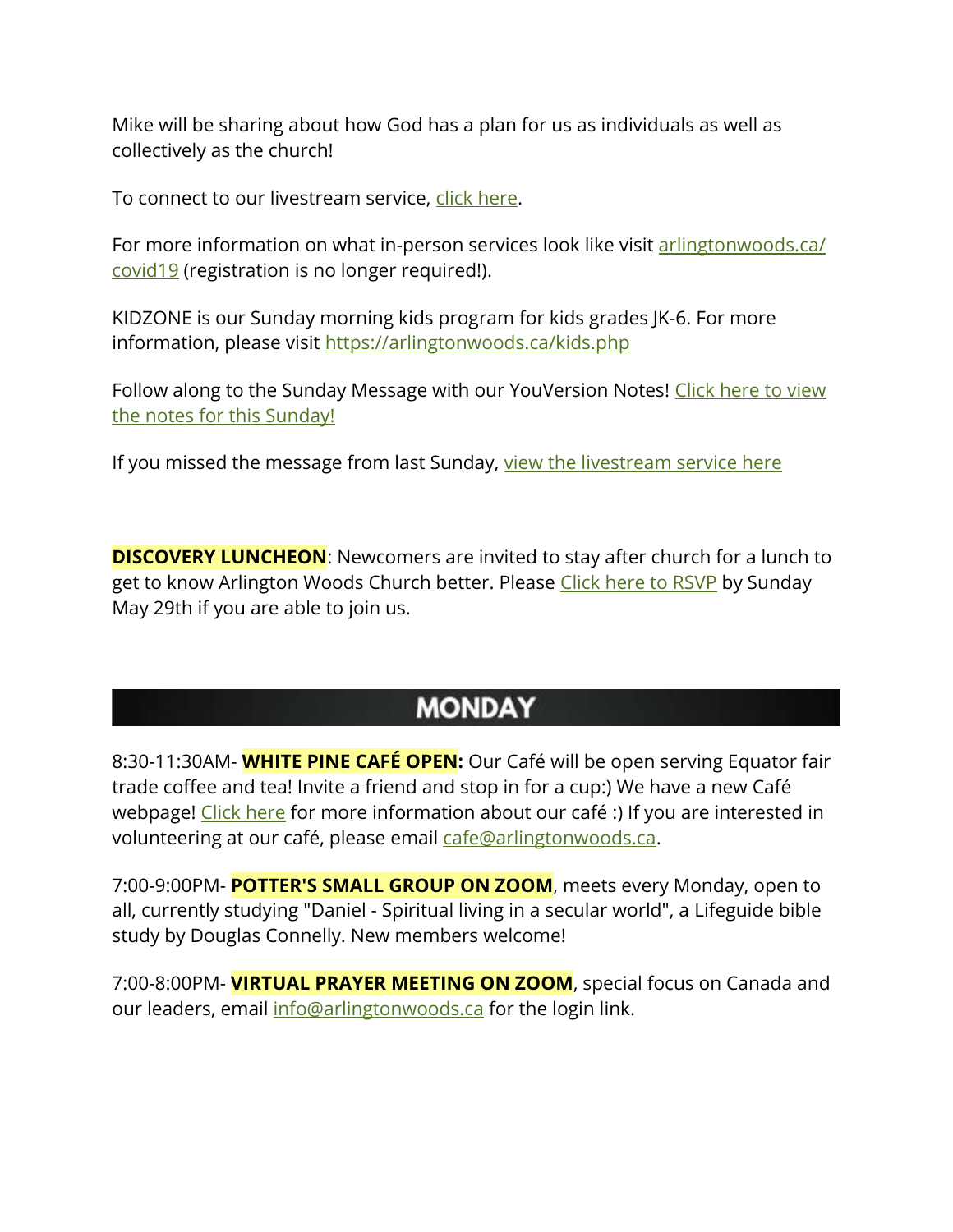### **TUESDAY**

9:30-11:00AM- **VAN DYK SMALL GROUP ON ZOOM**, is studying Paul's first letter to Timothy. New members are welcome!

7:00-8:30PM- **VIRTUAL PRAYER MEETING ON ZOOM**, special focus on Young Adults, email [info@arlingtonwoods.ca](mailto:info@arlingtonwoods.ca) for the login link.

# **WEDNESDAY**

9:30-11:00AM- **WOMEN'S SMALL GROUP ON ZOOM**, studying "The Sermon on the Mount" by John Stott. All ladies welcome!

# **THURSDAY**

7:00-9:00PM- **MCCLUNG SMALL GROUP ON ZOOM**, currently studying the book of Romans.

7:00-8:00PM- **VIRTUAL PRAYER MEETING ON ZOOM**, special focus on Pastors and church leaders, email [info@arlingtonwoods.ca](mailto:info@arlingtonwoods.ca) for the login link.

### **FRIDAY**

No events scheduled!

# **SATURDAY**

No events scheduled!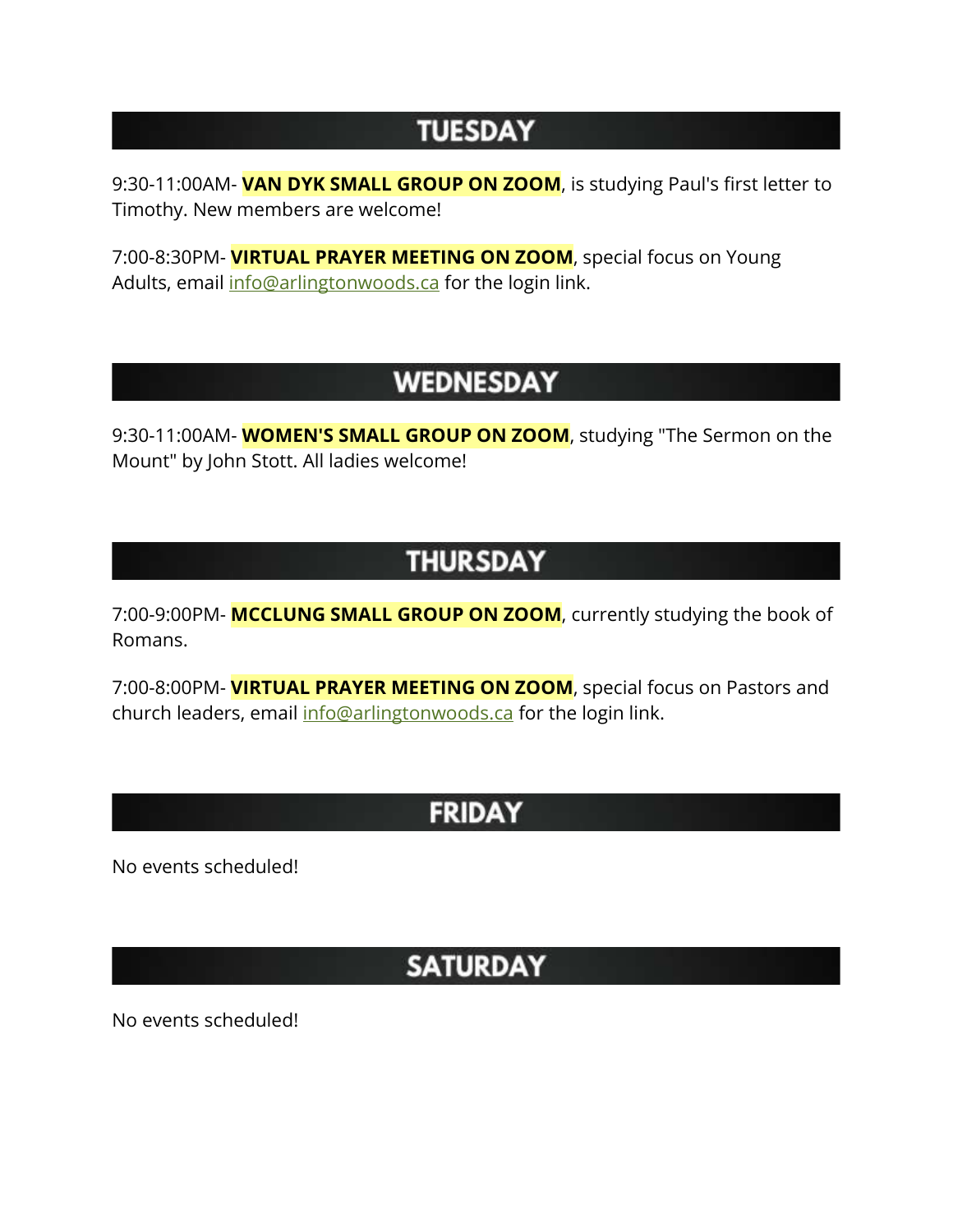# **NEXT SUNDAY**

#### **For Sunday, June 12th, 2022:**

9:30-9:50AM- **PRE-SERVICE PRAYER ON ZOOM**: All are welcome every Sunday morning for pre-service prayer! Email [info@arlingtonwoods.ca](mailto:info@arlingtonwoods.ca) for the login link.

10AM- **ARLINGTON WOODS CHURCH SERVICE - IN-PERSON & ONLINE**: Join us this Sunday at 10am for our Service! For more information on in-person services, [click here.](https://arlingtonwoods.ca/covid19.php) If you're connecting online, subscribe to our [Youtube Channel!](http://www.youtube.com/ArlingtonWoodsChurch)

For more information on what in-person services look like visit [arlingtonwoods.ca/](https://arlingtonwoods.ca/covid19.php)  [covid19.](https://arlingtonwoods.ca/covid19.php) Connect or subscribe to our YouTube channel at www.youtube.com/ [arlingtonwoodschurch](https://www.youtube.com/arlingtonwoodschurch?fbclid=IwAR1K03d9v3OMa1Bqo2xqkwUEbYKvPn60o0X0P74EyVl8ju-MWi7a3_oXTqY) for the online service.

# **COMING EVENTS**

Stay tuned for upcoming events!

# **CHURCH NEWS & INFORMATION**

**1. Summer Jobs -** Two positions available: Family Ministries Assistant and Creative Arts in Worship Assistant! Now accepting applications, [click here](https://arlingtonwoods.ca/employment.php) for more information.

**2. Membership -** If you are interested in becoming a member at Arlington Woods Church, please email the Church Office, [info@arlingtonwoods.ca.](mailto:info@arlingtonwoods.ca)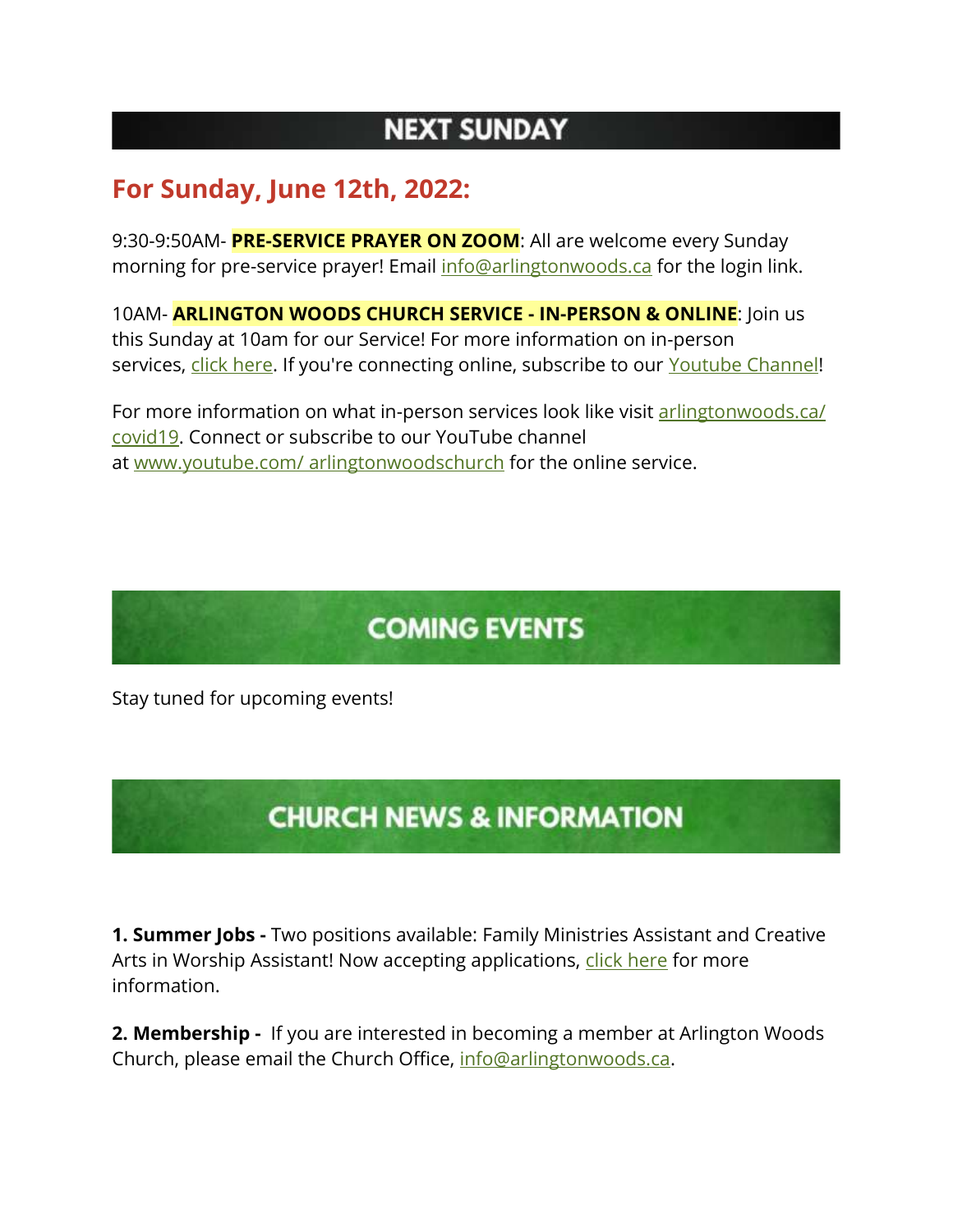**3. Donations Update -** Donations received by cash or cheque will be processed by the tellers in the middle and at the end of the month. We continue to process Pre-Authorized Auto Debit, Online and Credit Card donations weekly, based on the timing of the donation. Visit the church

website <https://arlingtonwoods.ca/donate> for donate options. Thank you for your continued financial support. If you have any questions, please contact the Head Teller at [giving@arlingtonwoods.ca.](mailto:giving@arlingtonwoods.ca)

**4. Small Groups -** Would you like to join a small group at Arlington Woods? Do you have questions about what groups are offered? Please contact [groups@arlingtonwoods.ca!](mailto:groups@arlingtonwoods.ca)

**5. FAMSAC Donations -** We so appreciate all that FAMSAC does for our community! They are in need of certain items, especially due not being able to collect items during COVID. Therefore, we are bringing back our FAMSAC Bin! It is located in the Coat Room (in the Foyer). We are thankful for your contributions!

Items needed: School snacks (fruit cups//juice boxes/no nut granola bars), Baked Beans (no pork), Canned Pasta (eg. Chef Boyardee, etc.), Canned Fruit, Canned Ham, Canned Chicken, Jam, Cereal, Juice (family size), Cookies, Cooking Oil, Condiments (eg. Ketchup/mustard/mayo)

**6. Alpha** – Watch for Alpha coming back this Fall!

#### **COMMUNITY NEWS & EVENTS**

**1. Respond Ottawa** - Many local agencies (foodbanks, community houses, innercity missions) are running low on essential items due to the effect of the pandemic on their normal collection abilities. The number of requests has actually more than doubled in the last 2 weeks! We need some key volunteers: **Volunteer Drivers:** We need 4 drivers who can give 4 hours each per week; **Volunteer Sorters:** We need 5 sorters who can give 3-5 hours a week. **If you can volunteer please contact our new coordinator - Melissa** (**[email](mailto:melissazoght@gmail.com)**) **[Learn all about the Ottawa Giving Project](https://r20.rs6.net/tn.jsp?f=0010SxYLMhvqZa0wJCMecEVnf4PCouArLTPe4Ei9PdzzRO8ZYMqDPydcZpOzN5G64SF0wXB_W1glnJMqj6hyFM8DHwDWG1xsZoa-wTIZHPxtxJcl-aLWqrkJ399gpnSySJ6CZUCpWI6BVq9bFJOOk_UGuauUq5sqFXvRs5Azaqrfzc=&c=G3W-ZVF5dmt1yAPG8l9ENJms2pyRpHu-BY-PGHbm0dHMJKM8WfvWtw==&ch=tkDhqlVB2OCc4AI2LX202H-VbUBS_U5knQZEE2ICviFJdcPQikuBfw==)**.

**2. Samaritan's purse Ottawa Storm Response** - We are partnering with Samaritan's Purse Canada to deploy staff, volunteers, and equipment to Ottawa to